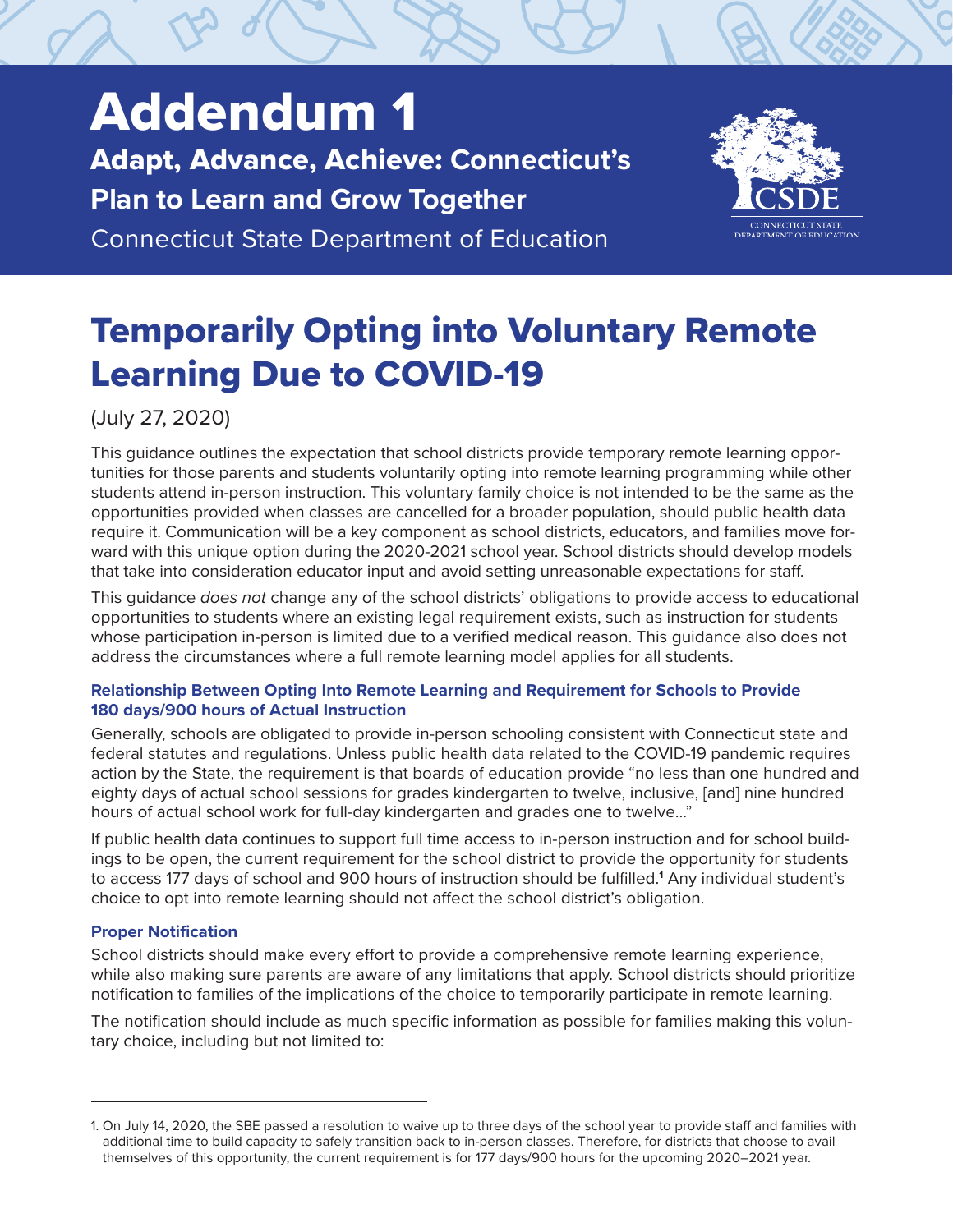- limitations that exist under the district's planned remote learning programming (what will not be provided for students and families under this option);
- the expectations for the family to supervise and support student attendance and engagement, as noted below;
- that the nature of the voluntary remote learning programming may not result in matching instructional hours 1:1 with an in-person learning model and as such, identification of the anticipated active instructional time;
- what model the district will employ (including but not limited to: district-run models that pool students by grade district-wide and assign them to a teacher who needs to work remotely, even for students in different school attendance zones; cooperative models within a region; programs operated by another public school district or RESC; or use of an online program consistent with the school curriculum);
- the temporary nature of the remote learning programming, as described further below;
- protocols regarding opting into remote learning and a local procedure to request parents provide notice if the student will return to in-person classes (and establishing the boundaries around opting into voluntary remote learning, such as the requirement the option be exercised as a full day, not selection of some classes in-person and others remote); and
- confirmation that this voluntary family choice be **clearly differentiated from the circumstance where classes are cancelled for a broader population, should public health data require it.**

School districts should develop local protocols and procedures setting expectations for families to continue the remote learning programming. It would not be appropriate to exclude students from in- person school if the school is offering that option to all other students. However, the option being outlined in this guidance does not require an "a la carte" model for families. Districts may choose to require that, in order for students to participate in school activities not related to the core curriculum (such as extracurricular activities or electives), students must be attending in school in-person and not have opted into remote learning programming.

For the health and safety of both the student resuming in-person classes, and the school community, it is appropriate to request notice for a reasonable preparation time before students change their learning location. Providing schools a reasonable time for students changing their learning location will be of the utmost importance for proper planning.

## **Obligations of the Parents and Family**

While the 2020–2021 school year unquestionably presents unique challenges, school districts must communicate with families to ensure the understanding that Connecticut law continues to require children to engage in public school education unless they receive equivalent instruction elsewhere. It is our expectation that school districts will adapt to this unique circumstance during the 2020-2021 school year. Notwithstanding this expectation, families continue to have a legal obligation to engage in public school education unless the children are receiving equivalent instruction elsewhere (such as through home-schooling or in non-public schools), as set forth in Connecticut General Statutes Section 10-184. Therefore, in collaboration with the school district, parents who decide to opt into voluntary remote learning will also be expected to supervise and engage their children to fully and effectively access the remote learning programming that is offered through the public school district.

## **Temporary Nature of the Remote Learning Programming**

Should public health data support a changed approach, the policy directives from CSDE related to the provision of this option may change to determine there is no longer a need for this temporary option. It is important to notify families that the school district's remote learning programming is temporary, and it may not be available the full year.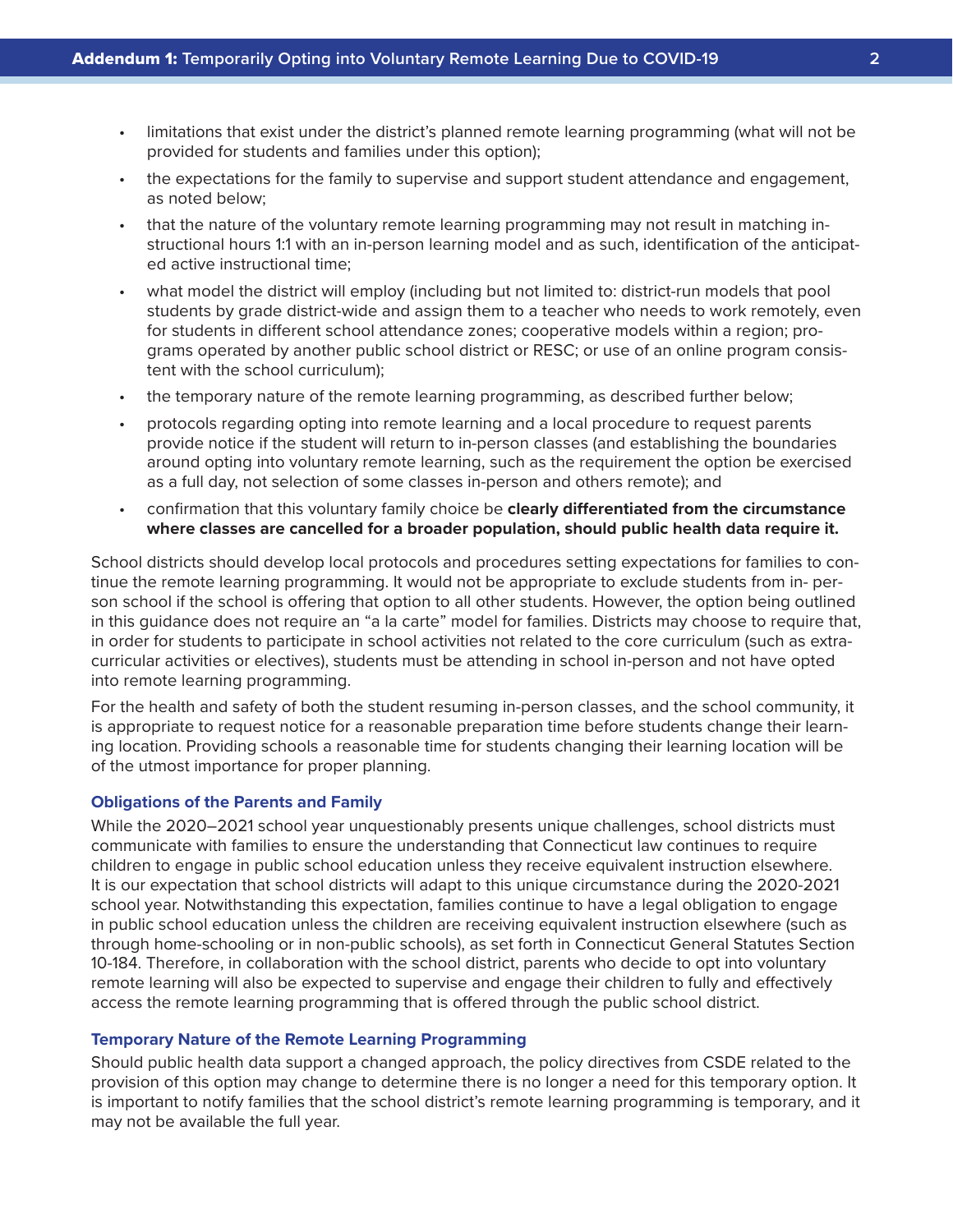#### **Funding and Enrollment**

While the unique circumstances outlined here are unprecedented, this guidance anticipates that the students opting to temporarily participate in remote learning programming remain enrolled in the school they otherwise would have attended, unless the families determine they will fully pursue homeschooling or another mode of education and unenroll their children.

Where the students remain enrolled and in attendance via remote learning programming, they remain students of the district and should be reported to the CSDE through the Public School Information System (PSIS) and included in the October PSIS collection. This includes students who attend choice programs and opt to temporarily participate in remote learning through their choice program. Reporting these students in PSIS will ensure that they are included in the count for the purpose of funding and support, as well as accountability.

The CSDE will be collecting student-level data that specifically identifies those who opt-in to remote learning programming, and may also collect data including but not limited to: the availability of a device and adequate connectivity in the home. *More specific guidance on these topics will be provided by the CSDE.*

### **Curriculum, Prescribed Courses of Study, and Graduation Requirements**

The intent of the school district's voluntary remote learning programming should be to make best efforts to develop these options without penalty for families/students who choose to participate. It will also be important for school districts to consider remote learning programming in line with the district expectations, because students will transition back into in-person classes after this temporary option is no longer available. Therefore, to the extent possible, curriculum and grade progression should be made accessible. For high school students, school districts should consider Conn. Gen. Stat. Sections 10-16b and 10-221a in their planning.

#### **Tracking Attendance for State Reporting**

All districts will be expected to track attendance on a daily basis for students who opt in to remote learning. This tracking should be consistent with the State Board of Education's definition for attendance which states that "A student is considered to be 'in attendance' if present at their assigned school, or an activity sponsored by the school (e.g., field trip), for at least half of the regular school day."

The CSDE will provide additional guidance on the variety of approaches that could be used by local districts to track this attendance for state reporting purposes; in addition to attendance in synchronous online classes, these may include presence in virtual meetings, time documented in electronic systems, and extent of daily work completed. Districts may continue to track attendance in other ways that meet their local needs so long as they can satisfy the state reporting requirement.

### **Assessments**

Students participating in remote learning programming will be expected to access statewide assessments in-person, unless the assessments are available remotely. Other optional district assessments that are not mandated by federal or state laws/regulations are subject to local decision, depending upon whether those assessments are available online and can be administered remotely.

#### **Special Education**

In order for a district to provide a student with a free and appropriate public education (FAPE) and implement the student's individualized education program (IEP) as designed, special education and related services are typically programmed for in-person access. This method of instructional delivery generally affords the student with the most equitable educational experience in the least restrictive environment (LRE).

State and federal laws, and the associated guidance, do not address the provision of special education services via remote learning as a matter of choice, which constitutes a different circumstance than a state or local public health mandate, individual medical necessity, or a determination made by a planning and placement team (PPT). The CSDE will be providing further guidance regarding special education students who voluntarily opt into remote learning.